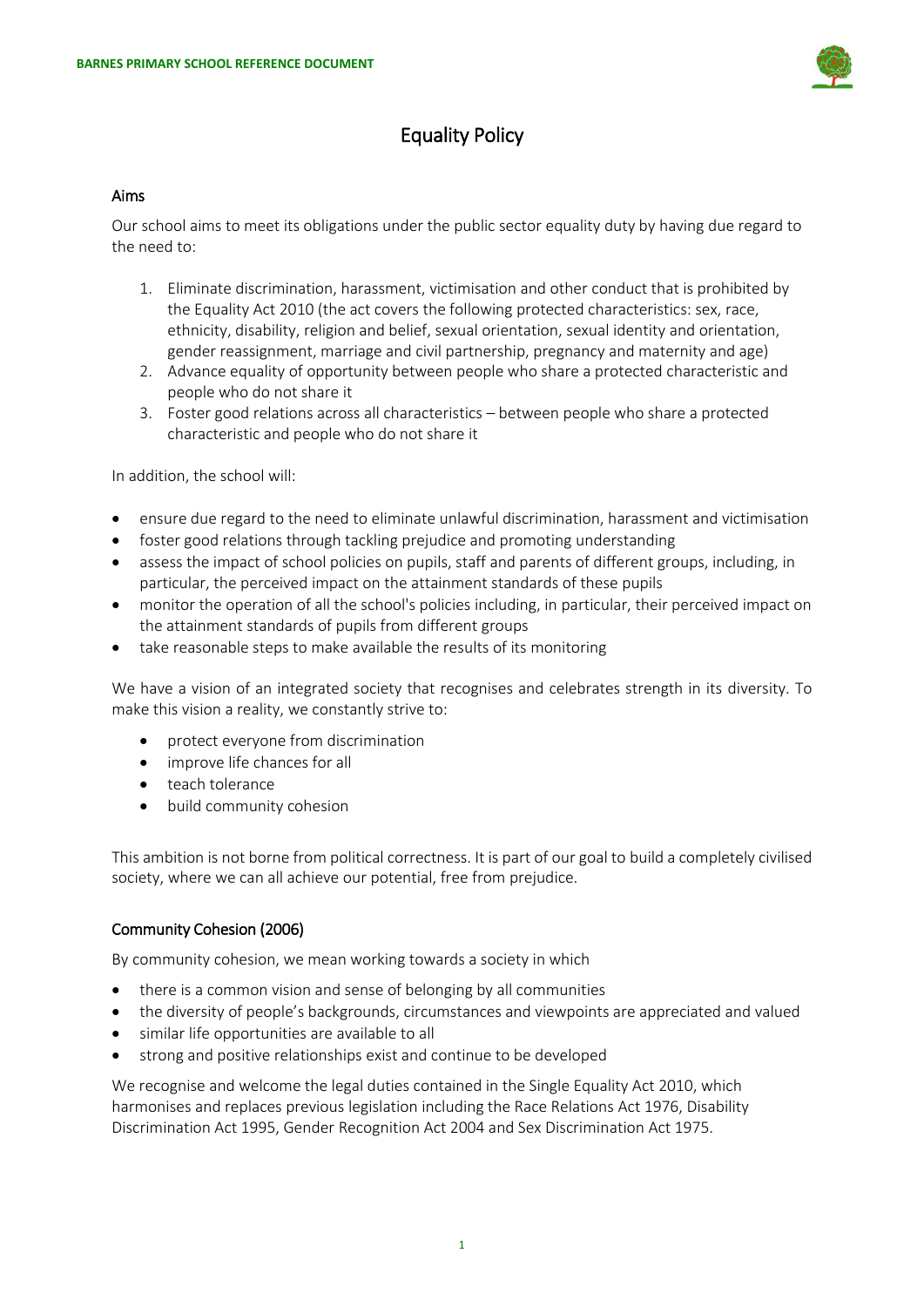

Our school aims are set out below.

The school strives to:

- treat all children fairly, care for them and ensure their safety
- ensure that all children are well taught so that they achieve the best possible academic results
- help all children to develop a sense of personal responsibility and an awareness of the importance of being considerate and caring towards others through all that we do including the personal development curriculum
- provide an educational service that meets the individual needs of all children within the school community
- keep parents regularly informed about their child's progress and about all aspects of school life
- be welcoming at all times and offer parents the opportunity to become involved in the daily life of the school
- promote physical fitness and an awareness of the importance of personal hygiene, exercise and diet
- develop in each child an understanding, appreciation and respect for different religions, beliefs and moral values through the development of tolerance and mutual understanding we seek to prepare children to live in a multi-cultural society
- provide children with a broad and varied educational experience which incorporates the National Curriculum and fully embraces physical education, the arts and music

In particular, we:

- celebrate the diverse nature of our school
- are committed to ensuring equality in all areas of our work
- are determined to tackle discrimination in all its forms

We recognise:

- the inclusive nature of the revised National Curriculum 2014 and the opportunities Personal, Social, Citizenship and Health Education (PSCHE) present for encouraging 'respect for diversity'
- the importance of celebrating festivals from diverse faiths
- that minority ethnic groups include Gypsy Travellers, Refugees and Asylum-seekers and less visible minority groups (for example, Eastern Europeans)
- the important contribution immigrants and their descendants have made to Britain
- the importance of community cohesion and global citizenship
- the importance of strong home/school and wider community links

### Legislation and guidance

This document meets the requirements, based upon the following legislation:

- [The Equality Act 2010](http://www.legislation.gov.uk/ukpga/2010/15/contents) which introduced the public sector equality duty and protects people from discrimination
- The [Equality Act 2010 \(Specific Duties\) Regulations 2011,](http://www.legislation.gov.uk/uksi/2011/2260/contents/made) which require schools to publish information to demonstrate how they are complying with the public sector equality duty and to publish equality objectives

This document is based on Department for Education (DfE) guidance: [The Equality Act 2010 and](https://www.gov.uk/government/uploads/system/uploads/attachment_data/file/315587/Equality_Act_Advice_Final.pdf)  [schools.](https://www.gov.uk/government/uploads/system/uploads/attachment_data/file/315587/Equality_Act_Advice_Final.pdf)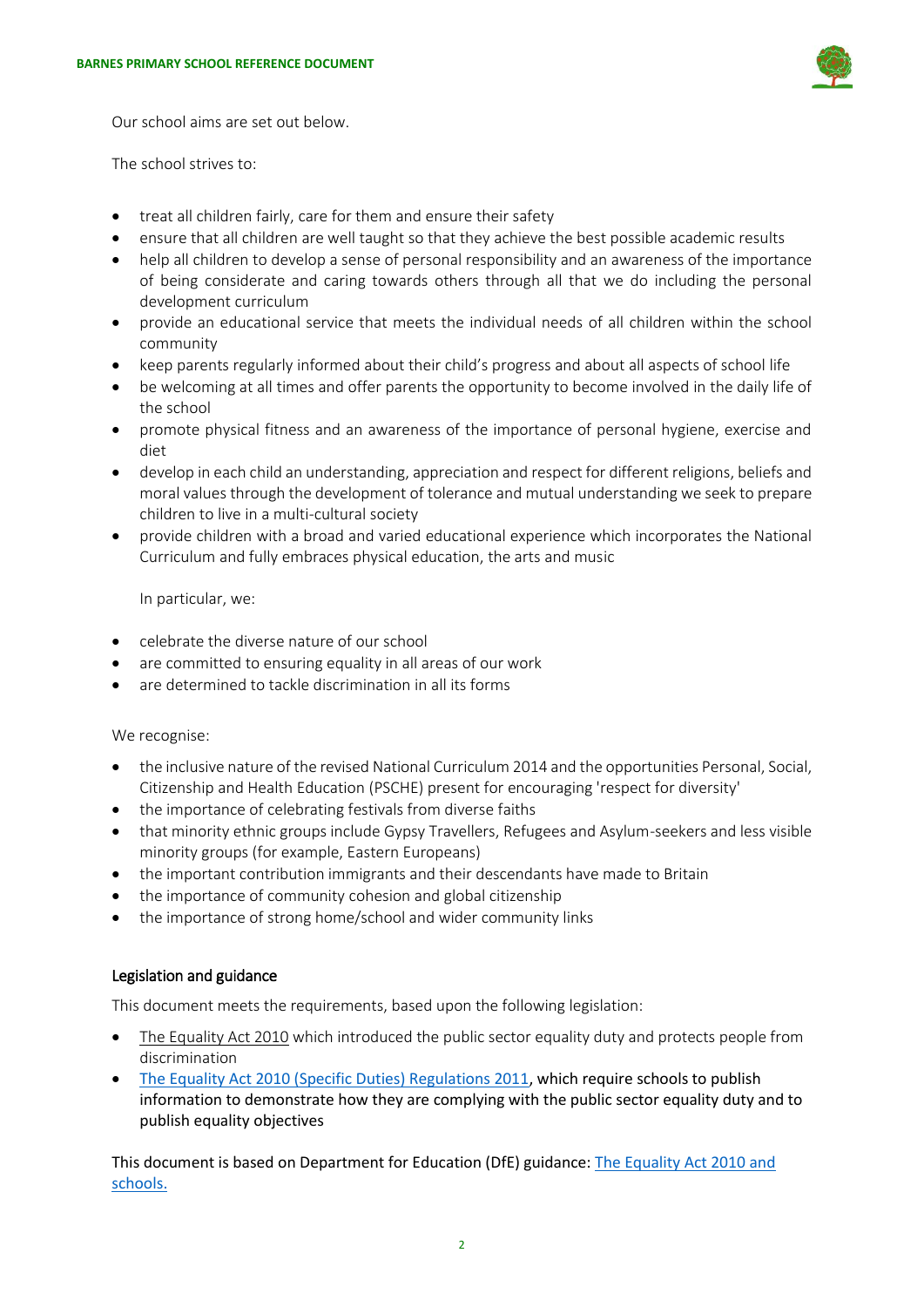

### Roles and responsibilities

The governing board will:

- ensure that the equality information and objectives as set out in this statement are published and communicated throughout the school, including to staff, pupils and parents, and that they are reviewed and updated annually
- delegate responsibility for monitoring the achievement of the objectives on a daily basis to the Headteacher

The governors of the Teaching, Learning and Inclusion committee monitor equality. They will:

- meet with the Headteacher and other relevant staff members every term, to discuss any issues and how these are being addressed
- ensure they're familiar with all relevant legislation and the contents of this document
- attend appropriate training
- report back to the full governing board regarding any issues

The Headteacher will:

- promote knowledge and understanding of the equality objectives amongst staff and pupils
- monitor success in achieving the objectives and report back to governors

The Deputy Headteacher will:

- support the Headteacher in promoting knowledge and understanding of the equality objectives amongst staff and pupils
- support the Headteacher in identifying any staff training needs, and deliver training as necessary
- ensure that all school staff have read this document and work to achieve the objectives set out

### Eliminating discrimination

The school is aware of its obligations under the Equality Act 2010 and complies with nondiscrimination provisions.

Where relevant, our [policies and statements,](https://barnesprimary.sharepoint.com/sites/BarnesDocuments/Shared%20Documents/Forms/AllItems.aspx) include reference to the importance of avoiding discrimination and other prohibited conduct.

Staff and governors are regularly reminded of their responsibilities under the Equality Act, for example during meetings. Where this has been discussed during a meeting, it is recorded in the meeting minutes.

All new staff will read this policy as part of their induction. They will also take part in any training that happens during the initial INSET days in September. Staff that arrive mid-year have an induction process and a thorough staff handbook that signposts key messages.

Governors are actively seeking to make the Governing Body more diverse and representative of the families at our school.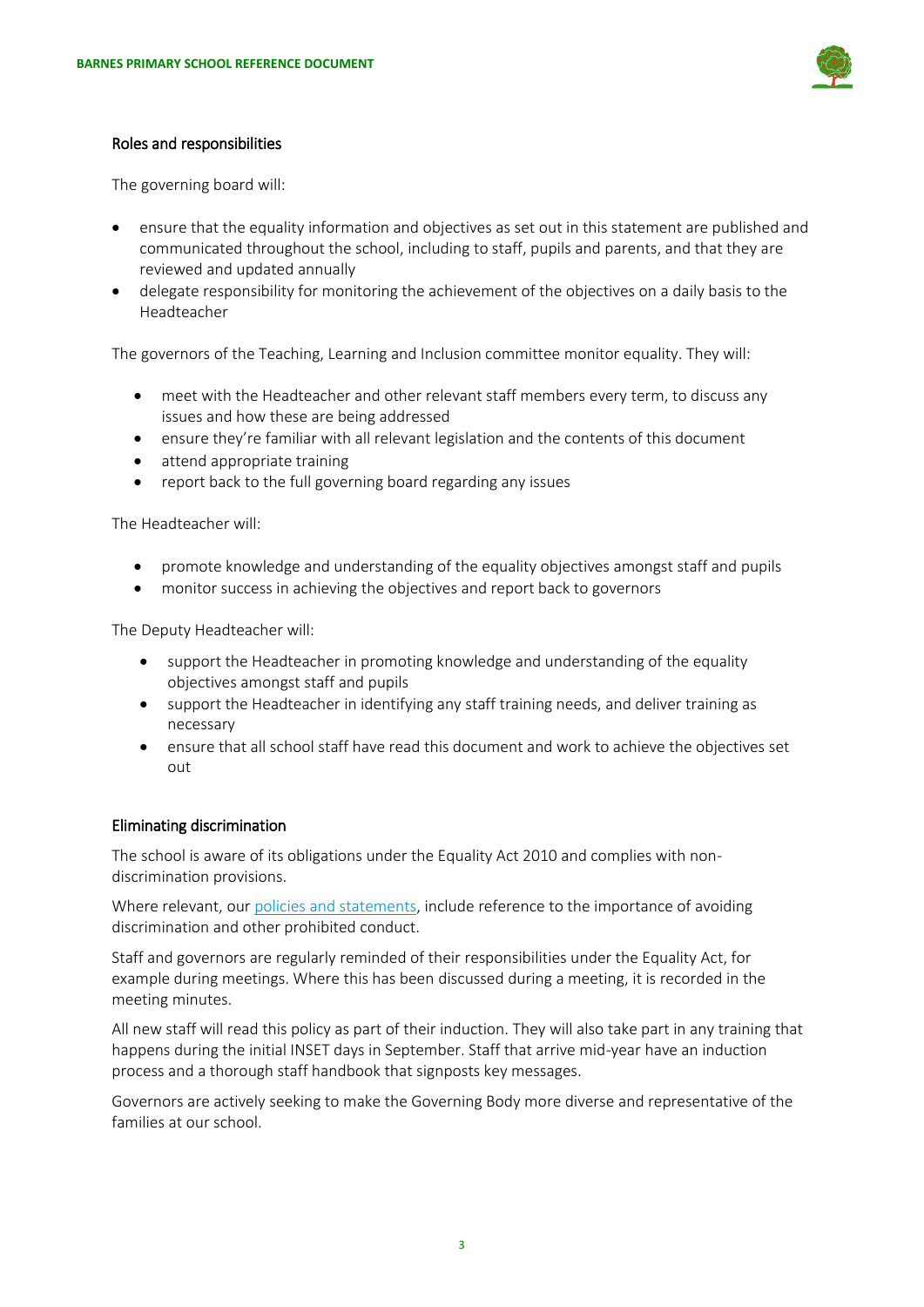

In September 2020, a new post in school was created for a class teacher to lead on Pupil Voice in Key Stage 2 and to promote and celebrate diversity within the school. This role has been designed so that the aims of this policy and links with the Barnes Inclusion Alliance (BIA) are further strengthened.

A group of parents have formed the BIA which aims are to ensure that:

- We are fully accepting of differences in each other and see them as normal
- We celebrate our diversity and learn from each other
- We make a conscious effort to make everyone feel included in our school and community.

The BIA will work with our Headteacher and diversity lead to implement their diversity and inclusion programme using a three-column approach of education, representation and communication.

Our whole school weekly newsletter raises awareness by including information (when they happen/are brought to our attention) regarding incidents based on inequality in our local community.

### Monitoring by ethnicity

We recognise monitoring as essential to ensure that groups are not disadvantaged. Pupil progress meetings with class teachers identify the progress of ethnic (as well as gender and term born groups).

We will monitor:

- admissions
- attainment
- attendance
- punctuality
- behaviour logs (CPOMS)
- racist incidents and actions taken there is a termly return to the borough
- SEND Register
- after school clubs
- music tuition
- the number of pupils participating in extended school holiday 'camps'
- the selection and recruitment of staff
- governing body representation and retention
- parents attending consultation meetings
- parents' involvement in the life of the school (representation on PTFA, attendance at parents' evenings, volunteering in the classroom or for school trips, school productions support, attendance at house events, such as Sports Day)

The Headteacher regularly analyses pupil performance data according to groupings of children using the termly SIMS reporting of different groups for classes and year groups and an awareness of the numbers being reflected. Where appropriate or where trends are identified, clear points of actions will be discussed in the pupil progress meetings.

Pupil progress meetings take place each term so that teachers in each year group meet with the Headteacher and Deputy Headteacher to analyse the data. This ensures that any amendments to provision or extra intervention are planned for before the next term starts. It also informs future planning and events that take place to help address any inequalities.

Class teachers are then expected to focus on underperformance and to look for any trends/actions that may need to be taken to combat this and to put in the intervention necessary.

Half termly meetings between the Headteacher and Education Welfare Officer (EWO) take place to tackle attendance or punctuality issues.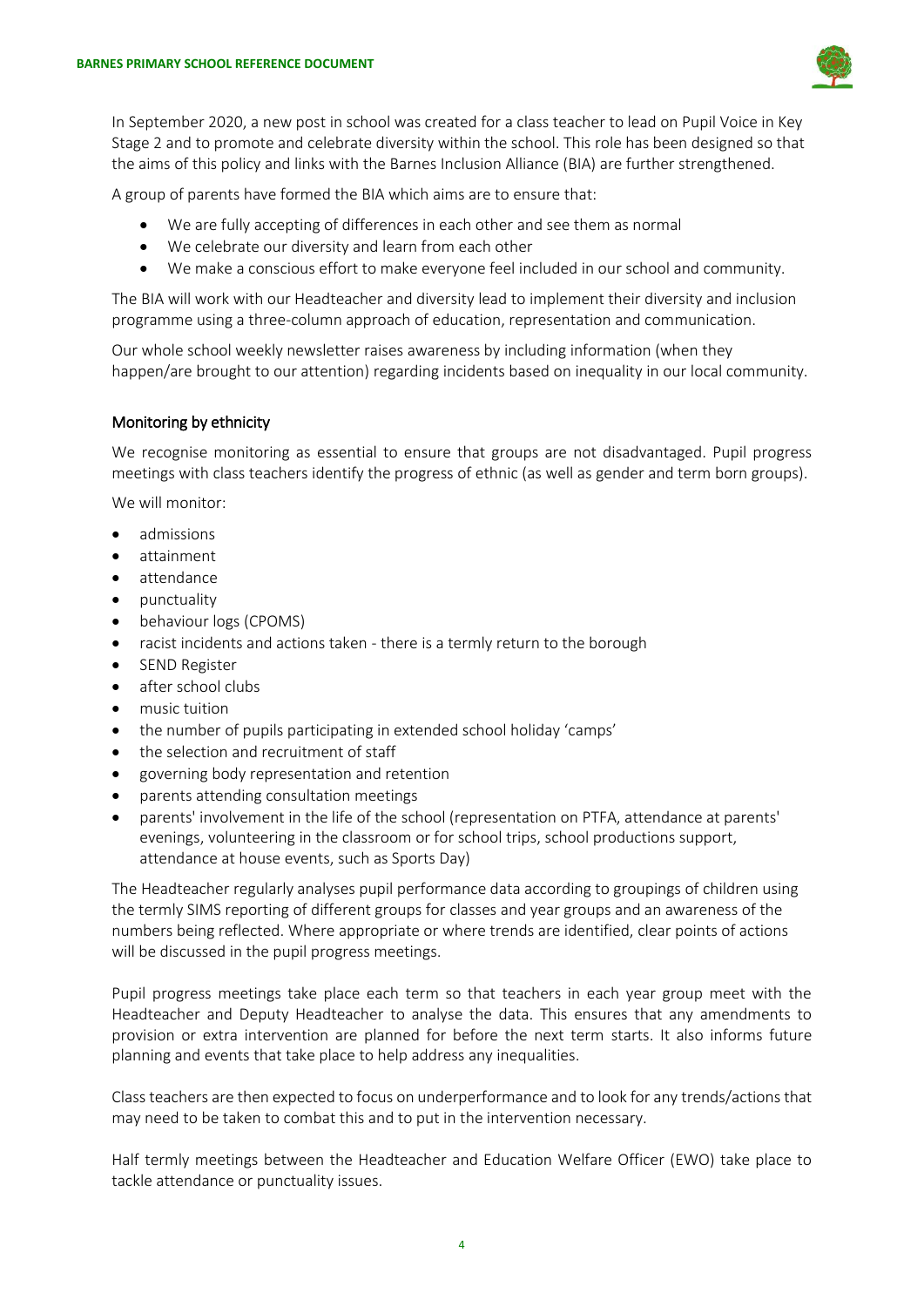

# Advancing equality of opportunity

As set out in the DfE guidance on the Equality Act, the school aims to advance equality of opportunity by:

- removing or minimising disadvantages suffered by people which are connected to a particular characteristic they have (e.g. pupils with disabilities)
- taking steps to meet the particular needs of people who have a particular characteristic
- encouraging people who have a particular characteristic (as identified in our objectives) to participate fully in any activities (e.g. encouraging all pupils to be involved in the full range of school clubs/music tuition)

In fulfilling this aspect of the duty, the school will:

- analyse the above data to determine strengths and areas for improvement, implement actions in response and publish this information
- identify improvements for specific groups
- publish further data about any issues associated with particular protected characteristics, identifying any issues which could affect our own pupils
- The Senior Leadership Team (SLT) regularly lead assemblies celebrating diversity, British values and the importance of equality
- There is a focus during curriculum theme weeks on challenging stereotypes and discrimination based on any of the protected characteristics e.g. ensuring that female scientists are a focus when celebrating science week. We also regularly review our curriculum offer to make sure that it reflects our cohort/community and is up to date, part of this also looks at ensuring we are diverse in what we share with pupils (resources and flipcharts)
- Each week the Headteacher uses her Monday morning staff meeting (and subsequent email to all staff) to ensure staff are aware of the latest research and that key information is disseminated. Tuesday Headteacher briefings before professional development/staff meetings also include more focused content often linked to diversity
- The Headteacher, SLT and wellbeing mentor will monitor equality issues as part of annual phase reviews from September 2021

# Fostering good relations

The school aims to foster good relations between those who share a protected characteristic and those who do not share it by:

- Promoting tolerance, friendship and understanding of a range of religions and cultures through different aspects of our curriculum. This includes teaching in RE, citizenship and personal development education and activities in other curriculum areas
- Holding assemblies dealing with relevant issues celebrating Black History Month, International Women's Month and challenging stereotypes. Pupils will be encouraged to take a lead in such assemblies and we will invite external speakers to contribute
- Working with our local community. This includes inviting leaders of local faith groups to speak at assemblies, and organising school trips to a range of places for worship
- Encouraging and implementing initiatives to deal with tensions between different groups of pupils within the school: for example, our School Council, food focus groups and Junior Safety Officers include representatives from different year groups and are formed of a boy and girl from the relevant classes, from a range of backgrounds. All pupils are encouraged to participate in the school's activities and extended provision opportunities. All pupils in KS2 participate in competitive sporting opportunities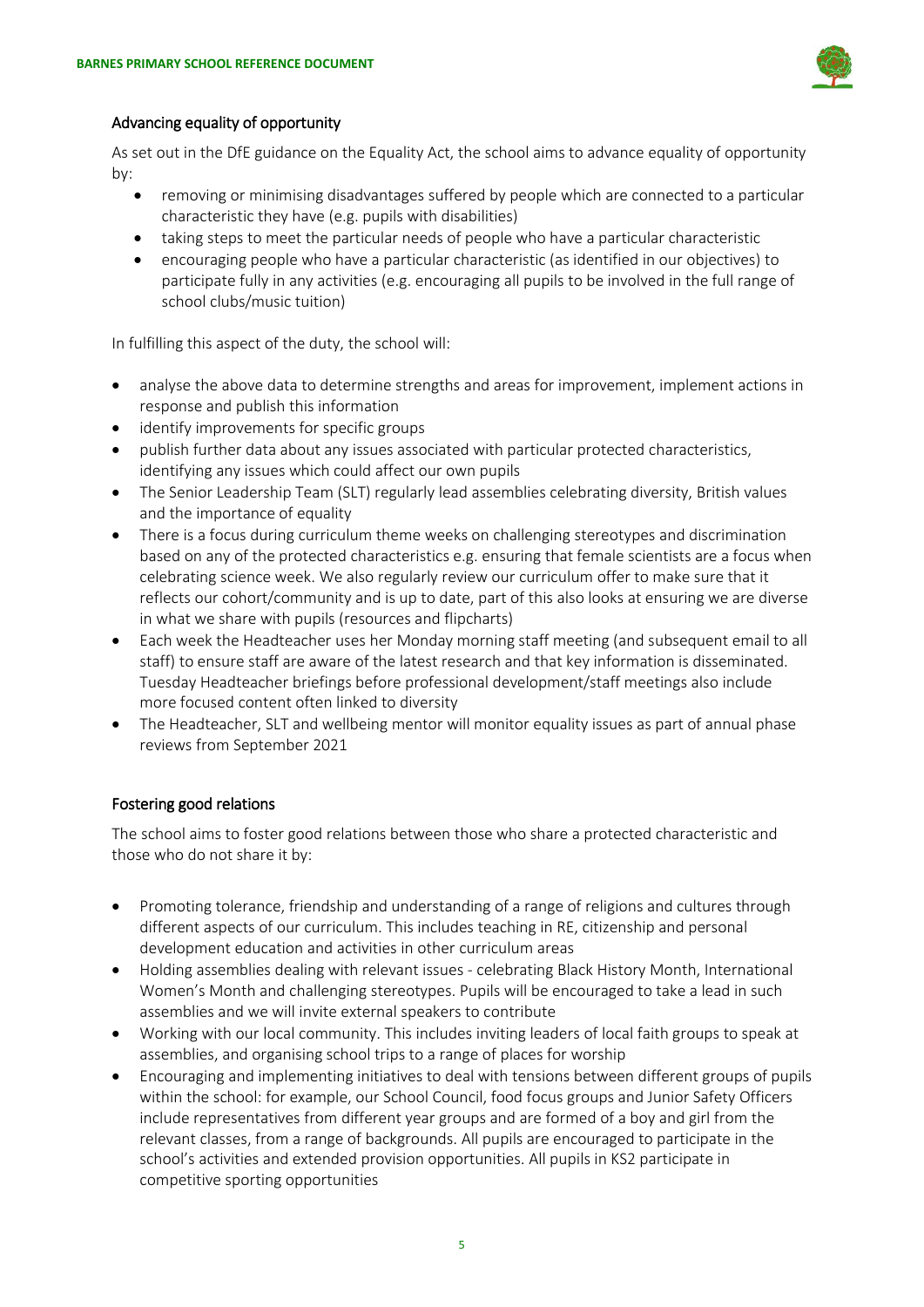

 We have developed our links with people and groups who have specialist knowledge about particular characteristics to help inform and develop our approach (for example transgender workshops in UKS2) and SEND experts to work with staff

### Equality considerations in decision-making

The school ensures it gives due regard to equality considerations whenever significant decisions are made. The school always considers the impact of significant decisions on particular groups. For example, when a school trip or activity is being planned, the school considers whether the trip:

- cuts across any religious holidays
- is accessible to pupils with disabilities
- has equivalent facilities for boys and girls
- that subsidised trips are available when applicable

#### Monitoring arrangements

The Deputy Headteacher will update the equality information we publish, annually.

This document will be reviewed and approved by the full governing body at least every four years.

#### Links with other policies

This policy underpins all our other policies, statements and how we operate at Barnes Primary School.

#### Single Equality scheme - seven principles

We are adopting seven principles, adapted from those chosen by the Department for Education in their Single Equality Scheme.

#### Principle 1

#### All learners are of equal value

All learners are of equal value and should benefit from our school policies, practices and programmes:

- whether or not they are disabled
- whatever their ethnicity, culture, religious affiliation and faith, national origin or national status
- whatever their gender or sexual orientation
- irrespective of other factors such as age, income, family circumstances or where they live

### Principle 2

#### Relevant differences should be recognized

Treating people equally can mean treating people differently. Different people have different needs and treating them all the same can lead to some people being disadvantaged because their needs are not met. Our policies, practices and programmes must not discriminate, but may be differentiated to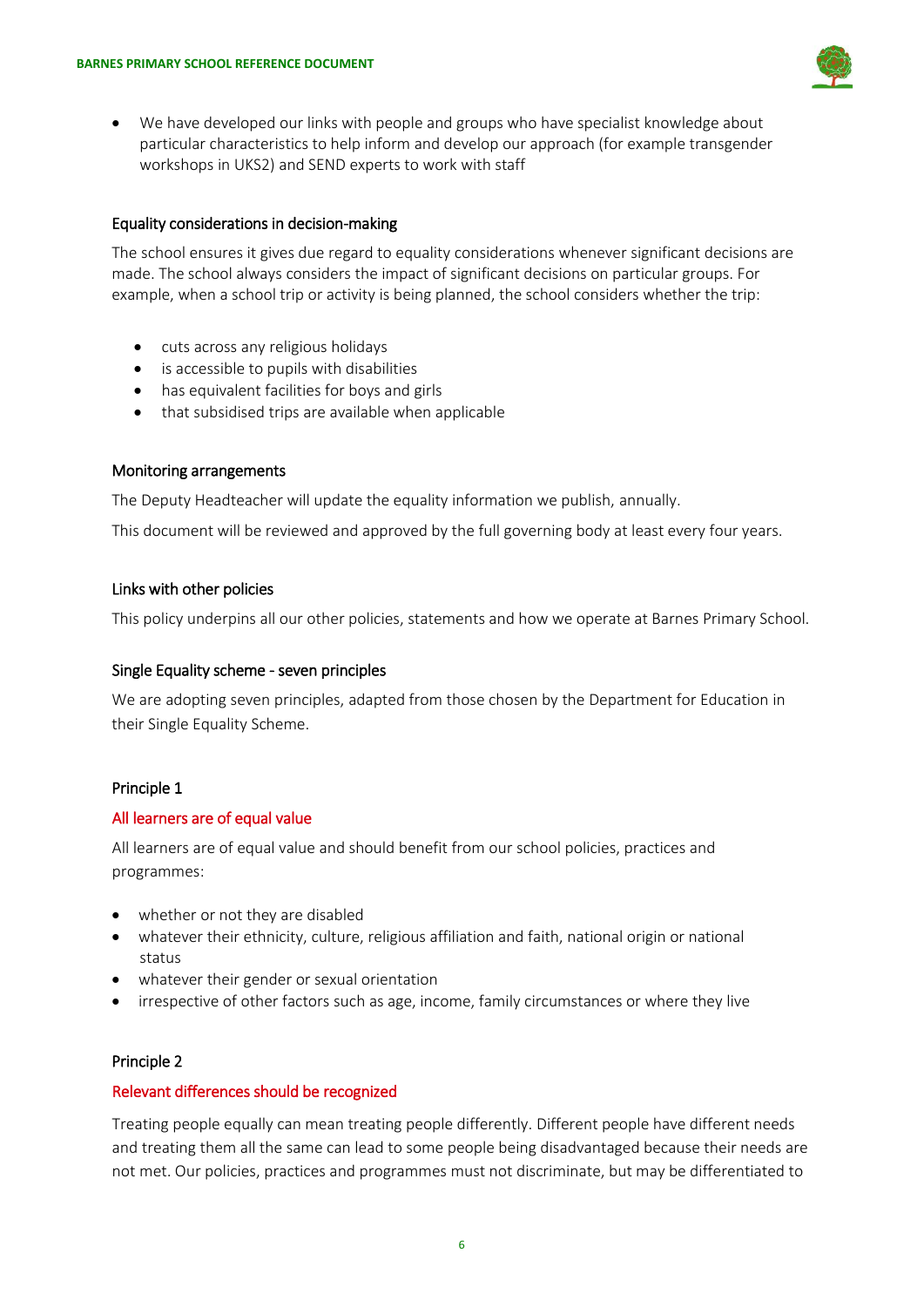

take account of differences in life experience, outlook and background and in the kinds of barrier and disadvantage which people face in relation to:

- disability, so that reasonable adjustments can be made
- ethnicity, culture and religion, so that different cultural backgrounds and experiences of racism are recognized
- gender and sexual orientation, so that the different needs and experiences of boys and girls, women and men are recognized
- factors such as age, income, family circumstances or where people live, so that different needs and experiences are recognised

# Principle 3

# Workforce development

Policies and programmes should benefit all members of the workforce, for example in recruitment and promotion, and in continuing professional development:

- whether or not they are disabled
- whatever their ethnicity, culture, religious affiliation and faith, national origin or national status
- whatever their gender or sexual orientation
- irrespective of other factors such as age, income, family circumstances or where they live

# Principle 4

# Positive attitudes and relationships should be fostered

Policies and programmes should promote:

- positive attitudes towards disabled people, and good relations between disabled and non-disabled people
- positive interaction and good relations between groups and communities different from each other in terms of ethnicity, culture, religious affiliation and faith, and national origin or national status
- mutual respect and good relations between boys and girls, women and men, and people of different sexual orientation
- mutual respect and good relations between people from different age groups, with different income or family circumstances or who live in different places

### Principle 5

### Society as a whole should benefit

Policies and programmes should benefit society as a whole, both locally and nationally, by fostering greater cohesion, and greater participation in public life of: